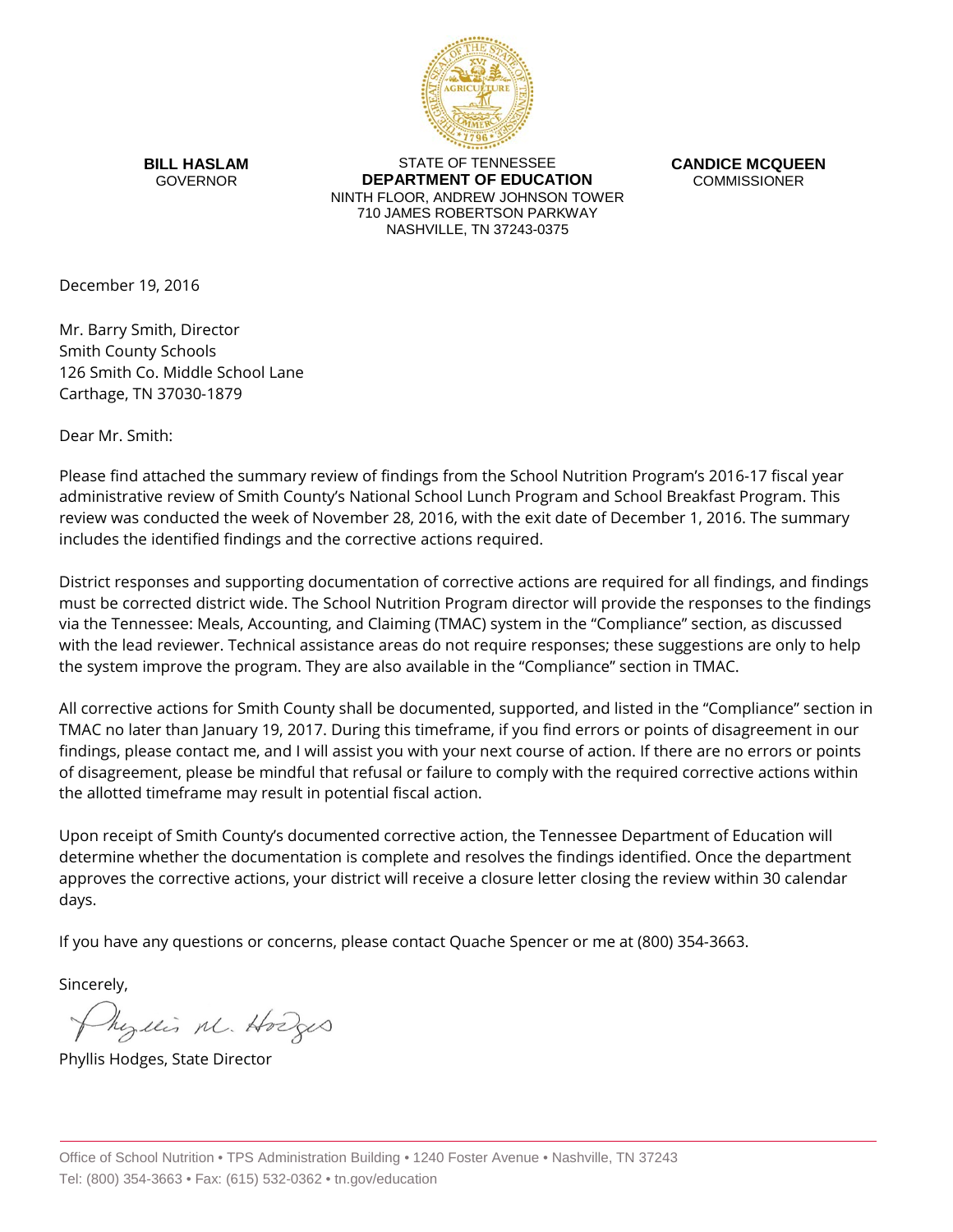

### **Smith County (800)**

**Review ID: 535**

### **Exit Conference Date: 12/1/2016**

Review Year: 2017

Month of Review: October

Lead Reviewer: Cindy Cooper

| Area | <b>Findings ID</b> | <b>Finding Description</b> | <b>Required Corrective Action</b> |
|------|--------------------|----------------------------|-----------------------------------|
|      |                    |                            |                                   |

## **SFA - Level Findings**

| $100 -$<br>Certification<br>and Benefit<br><b>I</b> lssuance | $V-0100$ | One income application was<br>approved as free that should<br>have been reduced. The district<br>found the error prior to the on-<br>site review and modified all of<br>the claims for reimbursement.<br>There will be no fiscal action.                                            | Ensure that all income applications are<br>approved correctly.                                                                                                                                                                                                                                                                                                                                                                                             |
|--------------------------------------------------------------|----------|-------------------------------------------------------------------------------------------------------------------------------------------------------------------------------------------------------------------------------------------------------------------------------------|------------------------------------------------------------------------------------------------------------------------------------------------------------------------------------------------------------------------------------------------------------------------------------------------------------------------------------------------------------------------------------------------------------------------------------------------------------|
| Resource<br>Management<br>Comprehensive<br>Review            | V-RMCRF  | The district charged \$1.25 for<br>conducted universal free<br>student breakfast (non-pricing).<br>The district did not set the<br>adult price at the free<br>reimbursement rate, and there<br>was not any costing data to<br>support the price charged for<br>the adult breakfast. | Adjust the adult breakfast meal price to at<br>the adult breakfast. The district lleast the amount received for the student<br>free reimbursable rate, or conduct a costing<br>analysis to justify the adult meal price.<br>Submit a plan that includes the new price<br>and the date the new adult breakfast price<br>will be in effect, or submit the cost analysis<br>documentation that shows all costs<br>associated with the adult meal are covered. |

### **Site - Level Findings: Forks River Elementary (0020)**

| 1100 - Smart | $V-1100$ | Foods sold to students during | Discontinue selling the non-compliant food    |
|--------------|----------|-------------------------------|-----------------------------------------------|
| Snacks in    |          | the school day did not meet   | litems in the vending machines, and replace   |
| School       |          | the Smart Snack standards.    | them with Smart Snack compliant options.      |
|              |          | Out of the random selection   |                                               |
|              |          | chosen from the school        | Submit the list of items and the Smart Snacks |
|              |          | vending machines, two of the  | calculator summary documentation for all      |
|              |          | items were non-compliant (a   | the items being sold in the vending machine.  |
|              |          | cracker and a chip).          | Submit a picture of the items in the vending  |
|              |          |                               | machine.                                      |